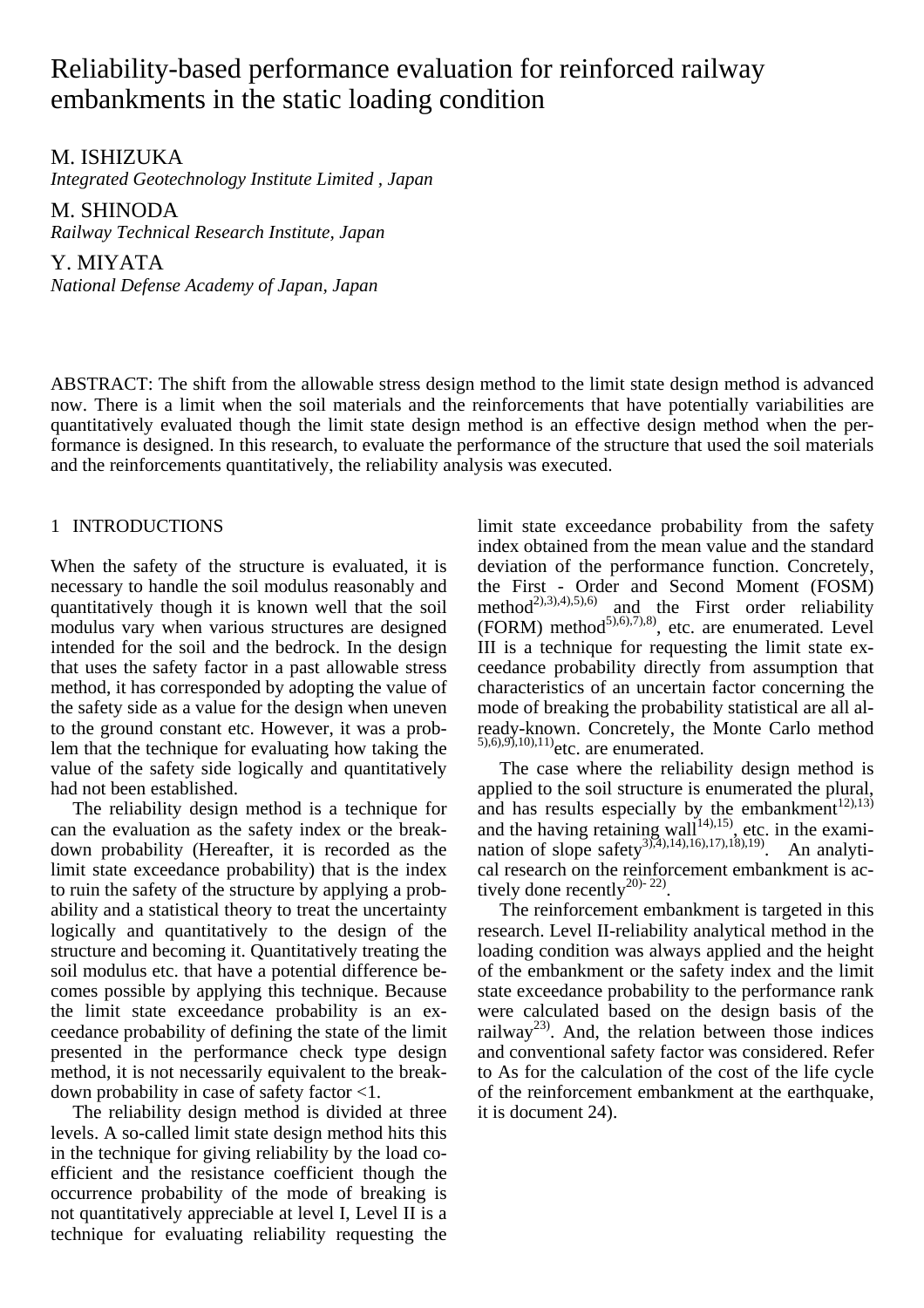#### 2 ANALYSIS METHOD

#### 2.1 *Calculation of safety factor*

Safety factor FS of the reinforced embankment was calculated by the modified Fellenius method like the next expression.

$$
FS = \frac{M_{rw} + M_{rc} + M_{rt} - k_h M_{rk}}{M_{dw} + k_h M_{dk}}
$$
 (1)

 $K_h$  is the horizontal seismic coefficient here,  $M_{dw}$ is the sliding moments by its own weight,  $M_{rw}$  is the resistance moment by its own weight,  $M_{rc}$  is the resistant moment by cohesion,  $M_{rt}$  is the resistant moment by reinforcements,  $M_{dk}$  is the increment of standard sliding moment by unit seismic inertia force, and  $M_{rk}$  is the decrease of resistant moment by unit seismic resistant. Because the loading condition is always limited in static this research, the term of the horizontal seismic coefficient is not considered. It based on Moreover, the partial safety coefficient concerning pulling out reinforcement and the partial safety coefficient concerning reinforcement breaking strength were railway standards  $^{23}$ .

## 2.2 *Calculations of safety index and limit state exceedance probability*

The reliability analysis technique used by this examination is FORM in level II-reliability design method. If the design point is one in FORM, and the performance function is linear, the solution with good accuracy will be obtained in a short time. However, when two or more design points and the performance function is nonlinear, a big error margin is caused. In this examination, the design point used from targeting the embankment constructed on the steady ground and the performance function used FORM with linear by one to be assumable. It easily explains FORM as follows.

 The value for the design is assumed, and the function that has  $X_1 - X_n$  is assumed to be g, and the value of the performance function is assumed to be Z. The occurrence of the limit state exceedance can be judged as follows.

$$
Z = g(X_1, X_2, \cdots, X_n) > 0
$$
 Safety (2)  

$$
Z = g(X_1, X_2, \cdots, X_n) \le 0
$$
Danger (3)

Here, performance function Z was set as follows.

$$
Z = FS - 1 \tag{4}
$$

In this research, FS was assumed to be expression (1). If the value of the performance function is a positive value, it can be said excessively of the state of the limit that the structure is safe according to expression (2). If the performance function has 0 or a negative value, it means the state of the limit is exceeded, and there is a structure at risk according to expression (3). It is difficult for performance function Z to become a complex function in case of almost and to request the limit state exceedance probability strictly. Then, the limit state exceedance probability is calculated by performance function's Z in the Taylor expansion, discontinuing the series by the first order term, and making it to linear. In FORM, it expands by the circumference of becoming of the performance function 0. That is, when the Taylor expands by design point  $x_j^*$  circumference of a basic random variable, the following expressions obtain performance function Z.

$$
Z \approx g\left(x_1^*, x_2^*, \cdots, x_n^*\right) + \sum_{j=1}^n \left(x_j - x_j^*\right) \frac{\partial g}{\partial x_j}\Big|_{x_j^*}
$$
(5)

Performance function **Z** mean value  $\mu_z$  and dispersion  $\bar{z}$  are requested as follows.

$$
\mu_Z \approx \sum_{j=1}^n \left( \frac{\partial g}{\partial x_j} \bigg|_{x^*} \right) \cdot \left( \mu_{X_j} - x_j^* \right) \tag{6}
$$

$$
\sigma_Z \approx \sqrt{\sum_{j=1}^n \left( \frac{\partial g}{\partial x_j} \bigg|_{x^*} \right)^2 \cdot \sigma_{X_j}^2} \tag{7}
$$

Safety index  $\beta$  can be obtained as follows by the use of expression (6) and expression (7).

$$
\beta = \frac{\mu_Z}{\sigma_Z} \tag{8}
$$

A basic random variable is and there is mutually independently a relation between the following up to safety index and limit state exceedance probability  $P_f$ (Z  $\leq$ 0) according to the normal distribution function in case of special.

$$
P_f = \Phi(-\beta) \tag{10}
$$

is a standard normal probability distribution function, and the safety index  $\beta$  is a standard here by which how mean value Z is relatively away from point  $(Z = 0)$  dangerously is shown. That is, the safety index  $\beta$  grows by the mean value of performance function Z large and standard deviation small, and there is room in safety. Moreover, if standard deviation is large even if the mean value of performance function Z is large (equivalence to the safety factor large), it is not necessarily safe. This respect is a big difference point with a past design method.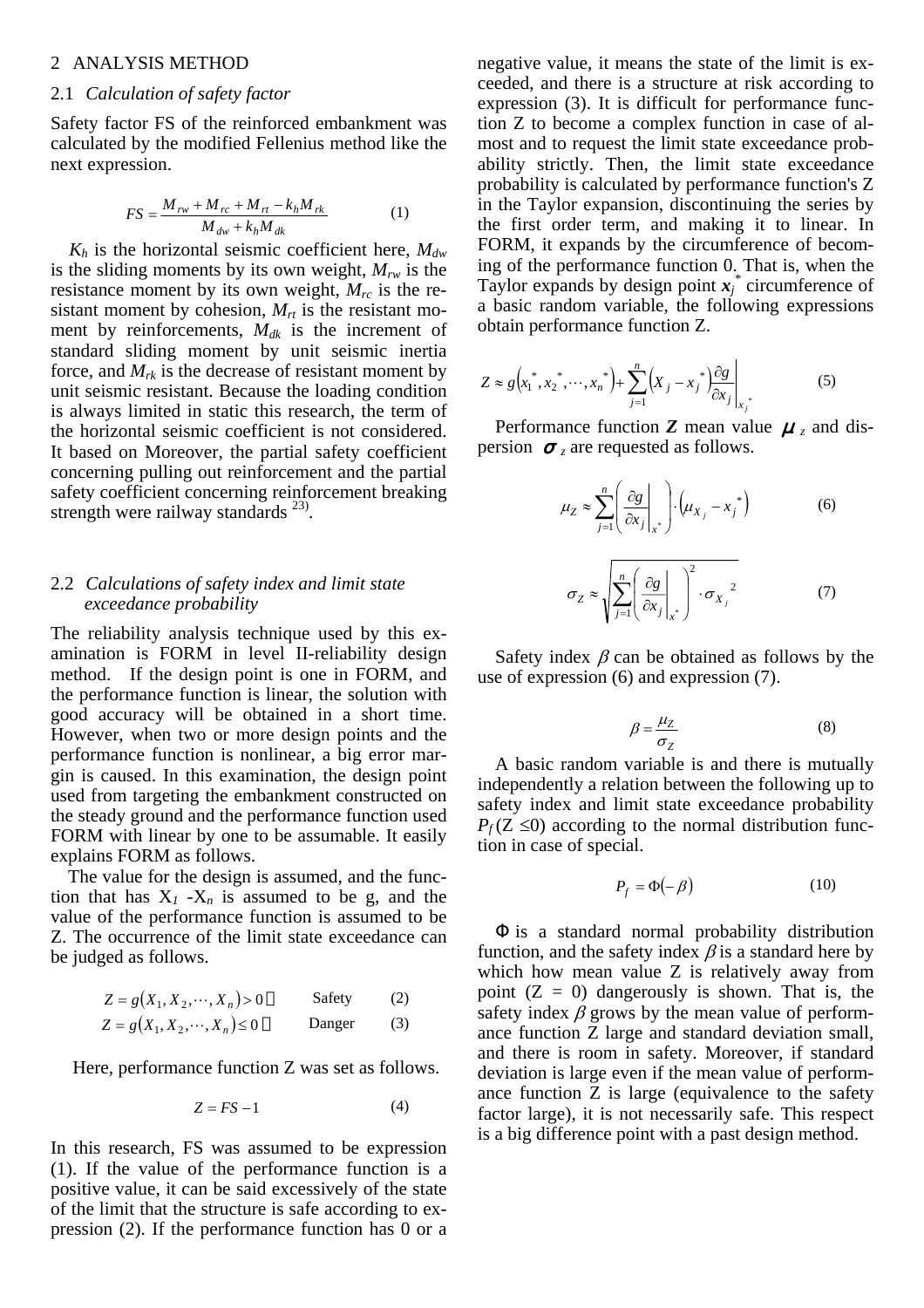In this research, the assumption specification described in P.384 of document 23) was examined on the design basis of the railway. There are two kinds of examined structures, that is, reinforced embankment (with long reinforcement) and no reinforced embankment (without long reinforcement). In the assumption specification, the reinforced embankment is specified for the performance rank I and the no reinforced embankment is specified for the performance rank II and III. Figure 1 shows the reinforced embankment model section of the performance rank I, and Figure 2 shows the no reinforced embankment model section of the performance rank II and III.

The height of the embankment was assumed to be four kinds, 3, 4.5, 6, and 9 m. The embankment inclination of the performance rank I was adjusted to 1:1.8 and the performance rank II and III were adjusted to 1:1.5. The embankment section has been divided into two (the surface part and the deep part) according to P.58 of document 23).The range of 2m is called a embankment surface part (henceforth surface) from the embankment slope, and other parts are provided for embankment deep part (henceforth deep)(Fig. 3). The application of the value for the design of the position where reinforcement is constructed and the soil (Table. 1) is directed based on this.

Moreover, there are division into two such as the upper part of embankment ("Top" in figure) and the lower side of embankment ("Bottom" in figure) in

> 5.50m 11.00m



Figure 1. Cross sections of embankments (Performance rank , gradient of slopes 1:1.8)

the soil.<sup>23)</sup>. Concretely, the whole is treated as the upper part from 3 m in the embankment top.

In case of 4.5 m and 6 m in height, the upper part of the embankment from top to 3 m, and 3 m or less are the lower side of the embankment. In case of 9 m in height, the upper part of the embankment is from top to 3 m, 3 m or less are the lower side of the embankment.

Especially, it was assumed an analytical model by whom berm of 2.0 m in width was installed in the case with 9 m in embankment height because there was regulations that installed berm of 1.5 m in standard width when the height of the embankment exceeded 6 m. That is, The upper part of the embankment and the lower side uses soil 1 for both and the performance rank. The performance rank II uses soil 1 upper part and soil 2 is used lower part. The performance rank III uses soil 2 in the upper part and soil 3 is used lower part .

Table.1 Soil material parameters (mean value)

| raore.r bon material parameters (mean value) |                              |                   |           |           |           |  |  |
|----------------------------------------------|------------------------------|-------------------|-----------|-----------|-----------|--|--|
| Material                                     |                              | Unit              | Soil<br>1 | Soil<br>2 | Soil<br>3 |  |  |
| unit weight                                  |                              | $kN/m^3$          | 18        | 17        | 16        |  |  |
| Sur-<br>face<br>part                         | Cohesion c                   | kN/m <sup>2</sup> | 3         | 3         | 3         |  |  |
|                                              | Internal fric-<br>tion angle | deg.              | 40        | 35        | 30        |  |  |
| Deep<br>part                                 | Cohesion c                   | kN/m <sup>2</sup> | 6         | 6         | 6         |  |  |
|                                              | Internal fric-<br>tion angle | deg.              | 45        | 40        | 35        |  |  |







(b) 4.5 m in embankment height



Figure 2. Cross sections of embankments (Performance rank and , gradient of slopes 1:1.5)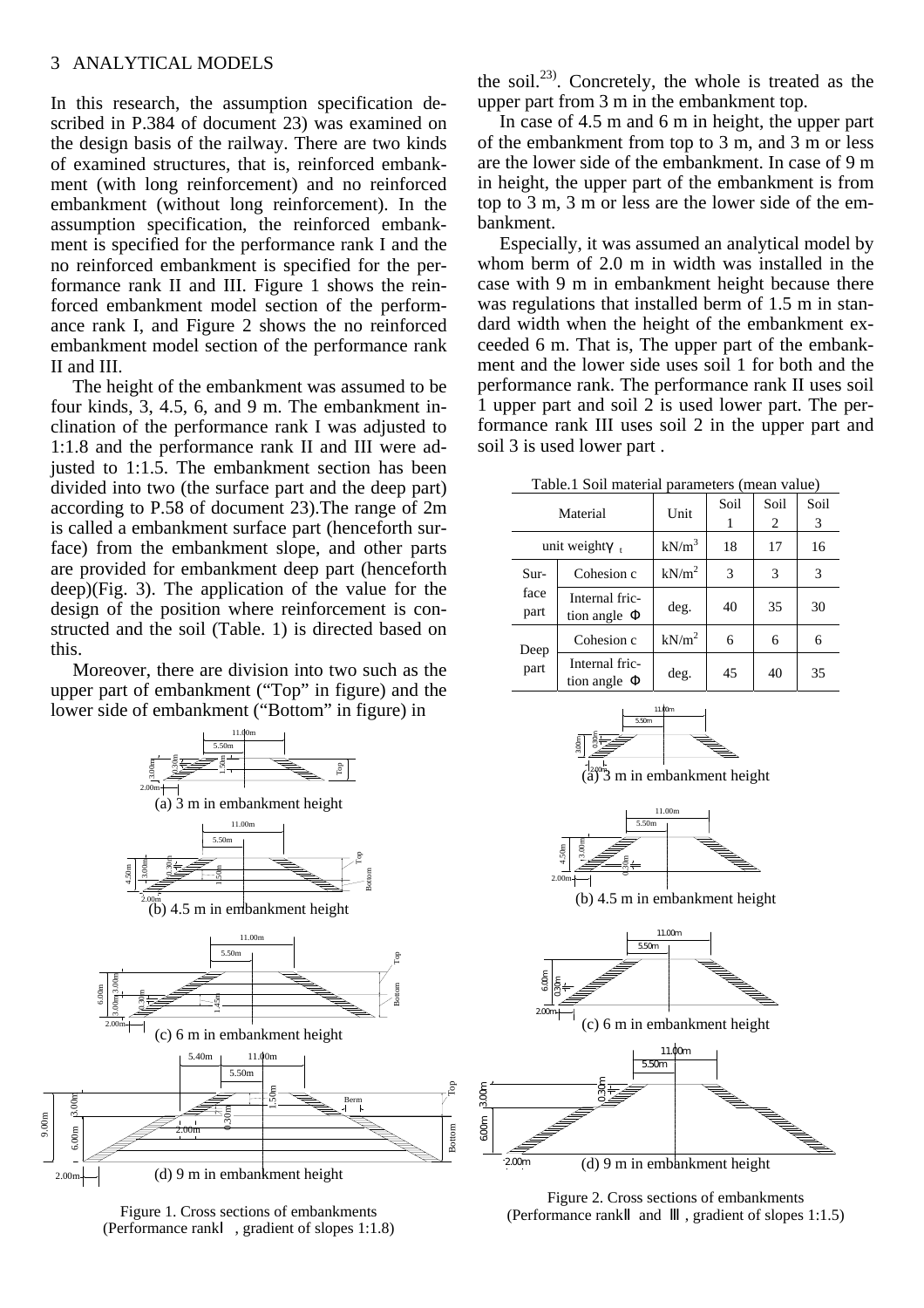Reinforcement was assumed to be two kinds (long and short reinforcement). The construction interval of short reinforcement is 0.3 m and the construction interval of long reinforcement is 1.5 m. The design value of reinforcement is indicated in Table 2. Short reinforcement was constructed in the embankment surface part and long one was constructed









in the deep part(Fig. 3). The case of 9 m in height was examined as one example though it became a complex analytical section by the berm installation for 6 m or more in height.

Besides this, the applied loadings<sup>23)</sup> were shown in Table 3, and the applied coefficient of varia- $\lim_{25,26}$  is shown in Table 4. Here, the probability distribution of the soil modulus and the reinforcement constant was assumed to be normal distribution and a mutually independent. The mean value of the soil modulus set the value based on the standard of the railway.

| Table 3. Overburden loads |                    |                   |            |  |  |  |
|---------------------------|--------------------|-------------------|------------|--|--|--|
| Performance<br>rank       | Track<br>structure | Unit              | Load value |  |  |  |
|                           | Concrete           | kN/m <sup>2</sup> | 15         |  |  |  |
|                           | <b>Ballast</b>     | kN/m <sup>2</sup> |            |  |  |  |



Figure 5. Embankments height versus Safety index and safety factor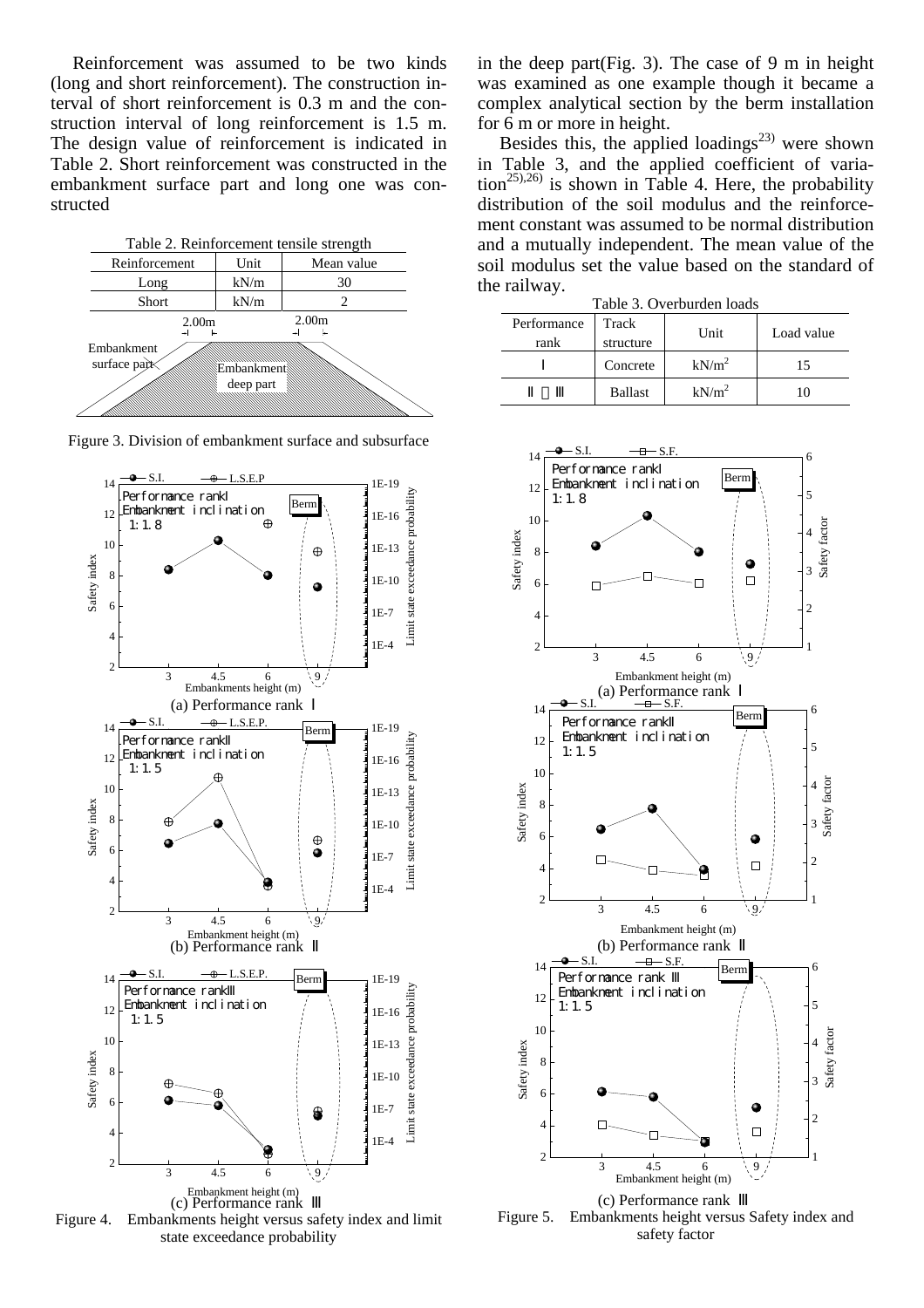| Table 4. Coefficients of variation |      |  |  |  |
|------------------------------------|------|--|--|--|
| Unit weight                        | 0.05 |  |  |  |
| Cohesion c                         | 0.10 |  |  |  |
| Internal friction angle            | 0.10 |  |  |  |
| Long reinforcement                 | 0.05 |  |  |  |
| short reinforcement                | 0.05 |  |  |  |

## 4 ANALYSIS RESULTS

Figure 4 shows the safety index (S.I. in figure) and the limit state exceedance probability (L.S.E.P in figure) to the embankment height. Both mutually are equivalent values, and show the safety side so that the larger the value of the safety index is, the smaller the value of the safety side and the limit state exceedance probability is. The calculation result displayed only the range that had been shown in the axis scale. A value that is bigger than prescribed or a small value is not displayed.

As for the safety index, it is understood that the maximum value in 4.5 m in the embankment height is taken in (a), and the value has decreased as the embankment rises, and each height of the embankment is relatively high the value. It is thought that the effect of the reinforcement constructed in embankment deep part is high from this. Moreover, the impetus by the height of the embankment having increased is thought that it is a cause that the resistance power by the reinforcement construction was surpassing as for the reason why the safety index takes the maximum value for 4.5 m in embankment height. In the safety index in (b), the point being seen for the tendency to which the value decreases as similar to (a), the embankment height rises low in (b) is an examination problem in the future. The safety index in (c) is decreased from 3 m in embankment height to 6 m, and has recovered by 9 m. It is thought that the reason why the safety index has recovered in the embankment 9m height is an effect of installing berm. Also, the tendency similar to the safety index is shown about the limit state exceedance probability in each performance rank of (a)  $-$  (c).

 Figure 5 shows the relation between the safety index and the safety factor (S.F. in figure) to the embankment height. The safety index is the same data as Figure 4. The safety factor is almost constant in (a). As for the safety factor of (b) and (c), the value increases both with an increase of the height of the embankment though it decreases when it reaches 9m. When the safety index is compared with the safety factor, it has been understood that the increase and decrease tendency to safety index and limit state exceedance probability to the height of the embankment is corresponding in (a) - (c). It is thought that the reason why the safety index and safety factor has recovered in the embankment 9 m height is an effect of installing berm. The range of the display of the calculation result is limited as well as Figure 4.

 Figure 6 shows the relation between the safety index and the limit state exceedance probability to the performance rank. The embankment inclination of each performance rank was fixed to a horizontal axis. It has been understood that the safety index and the limit state exceedance probability show a similar increase and decrease tendency from (a) to (d).

Figure 7 shows the relation between the safety index and the safety factor to the performance rank. The safety index is the same data as Figure 6. As for the safety factor, the decrease of the value is seen from (a) to (d) in order of performance rank I, II, and III. It has been understood that a similar tendency is seen in the relation between the increase and decrease of the safety index and the safety index and the safety factor.

#### 5 CONCLUSION

The shift from the allowable stress method to the limit state design method is advanced now. There is a limit when the soil materials and the reinforcements that has potentially variabilities are quantitatively evaluated though the limit state design method is an effective design method when the performance is designed. In this research, to evaluate the performance of the structure that used the soil materials and the reinforcements quantitatively, the reliability analysis was executed.

Concretely, the reinforced and no reinforced embankments in the static loading condition of 3, 4.5, 6, 9 m height were modeled that used the design basis of the railway structure standard in Japan. The analysis that assumed circular arc destruction was done, the safety index, the limit state exceedance probability, and the safety factor were calculated. FORM (First order reliability method) was used about the calculation of the safety index and the limit state exceedance probability, and the modified Fellenius method was used for the calculation of the safety factor. FORM has the feature of being obtain the solution with good accuracy in a short time. That is one of the techniques for evaluating reliability by requesting the limit state exceedance probability from the safety index obtained from the mean value and the standard deviation of the performance function. However, it is necessary to meet the requirement, that the design point is the only and the performance function is linear when FORM is applied. Accordingly, embankments constructed on the steady ground where met the requirement was assumed. When modeling, the point to have paid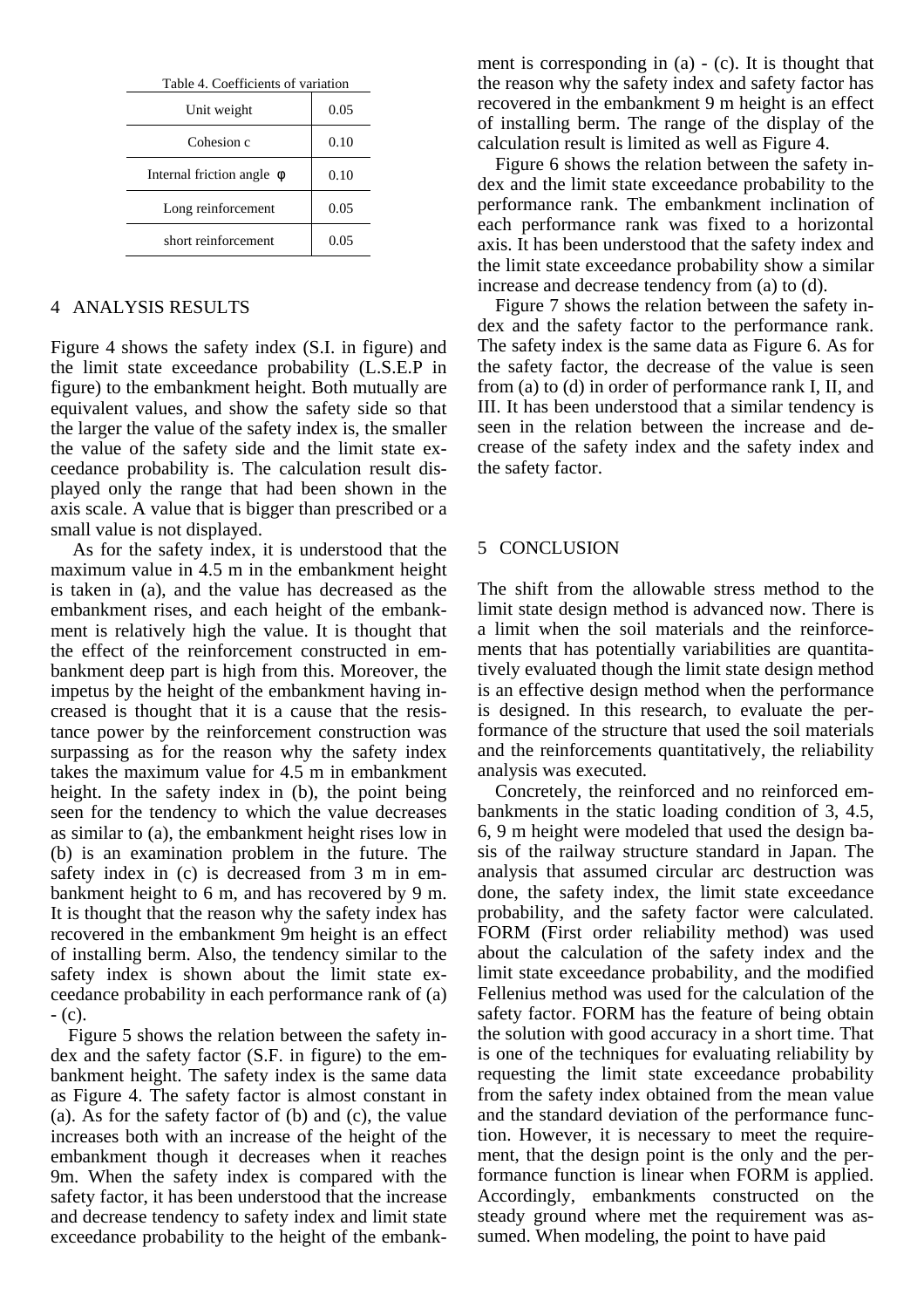

Figure 6. Performance rank versus safety index and limit state exceedance probability

Figure 7. Performance rank versus safety index and safety factor

1

1

1

2

3

4

Safety factor

Safety factor

5

6

2

3

4

Safety factor

5

6

2

3

4

Sefety factor

5

6

1

2

3

4

Safety factor

Safety factor

5

6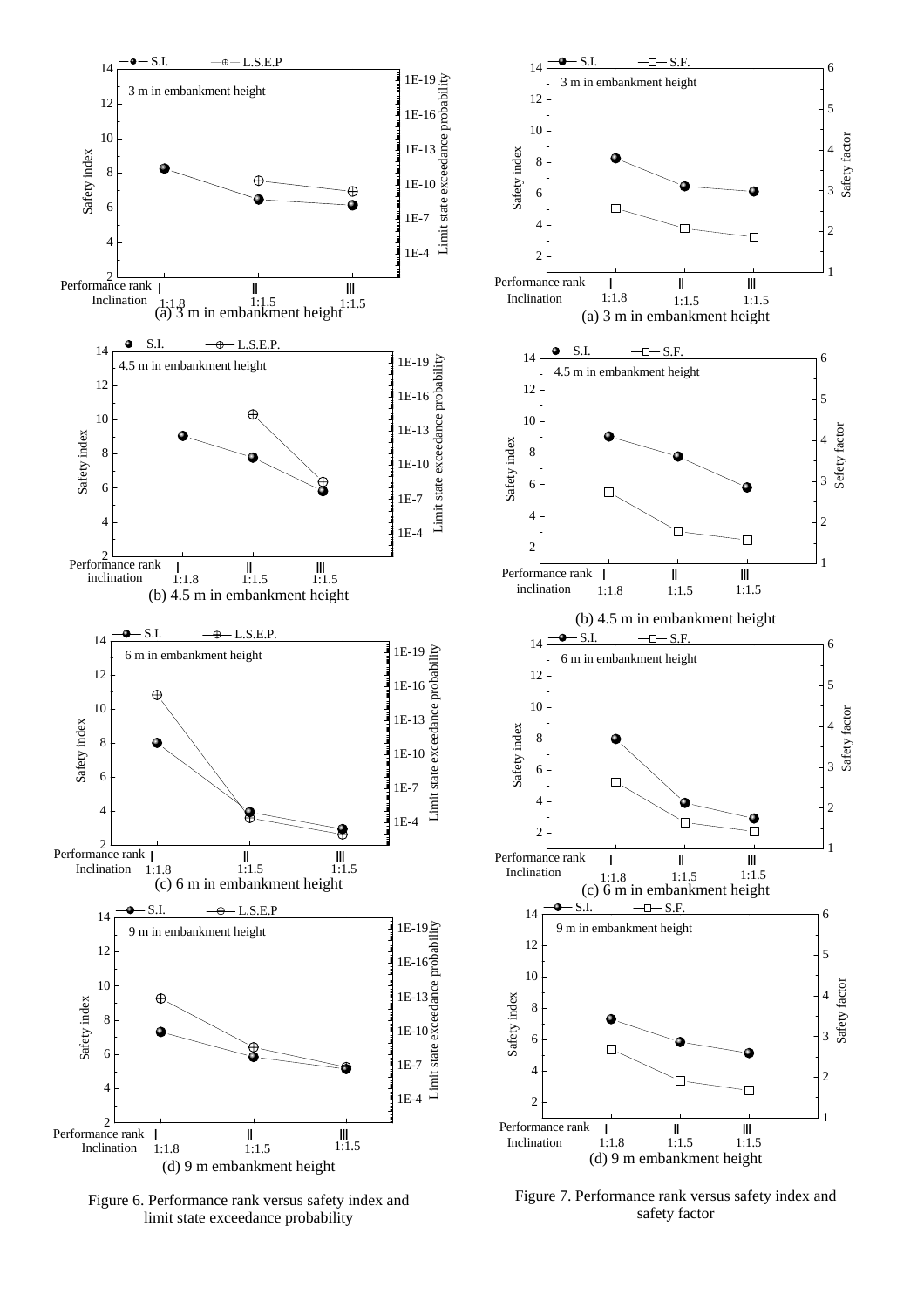attention besides embankments height were grade of face of slopes, arrangement of soil materials, and presence of berm. When the safety index and the limit state exceedance probability that was the result of the reliability analysis and the safety factor that was result of allowable stress method were compared, it was understood that the tendency to safety was approximate corresponding. The feature and the problem in the future of the analytical result are from 1) to 5).

- 1 In the relation between the embankment height and the safety index, the value becomes small as the embankment rises and the value of the limit state exceedance probability has grown as the embankment rises in 3, 4.5, and 6 m of the performance rank II and III.
- 2 The relation between the embankment height and the safety factor is constant in the performance rank I, and the value of the safety index has become small as the embankment rises in 3, 4.5, and 6 m of the performance rank II and III.
- 3 In the relation between the performance rank and the safety index, the safety index becomes small as the performance rank rises. Similarly, in the relation between the performance rank and the limit state exceedance probability, the limit state exceedance probability grows as the performance rank rises.
- 4 In the relation between the performance rank and the safety factor, the safety factor decreases as the performance rank rises.
- 5 As for the calculation result of 9 m in the embankment height, with berm, it was shown that stability was comparatively high by arranging the embankment height. It is thought that it is necessary to treat the safety index, the limit state exceedance probability, and the safety factor besides other embankment height, and the examination of analytical model including berm is future tasks.

It was assumed static loading condition in this research. In the future, train loading condition and seismic loading condition, etc. were examined, and the reliability of the reinforcement embankment will be evaluated overall.

#### *References*

- 1) Hoshiya, M., Ishii, K. 1986. *The reliability designing of structures*: Kajima Institute Publishing (In Japanese).
- 2) Cornell, C. A. 1967. Bounds on the reliability of structural systems. *Journal of Structural Engineering*, 93(1) : 171- 200: ASCE.
- 3) Wu, T. H. and Kraft, L. M.1970. Safety analysis of slopes, *Journal of Soil Mechanics and Foundation Division*, 96(2): 609-630, ASCE.
- 4) Tang, W. H., Yucemen, M. S. and Ang, A. H.-S. 1976. Probability-based short term design of soil slopes, *Canadian Geotechnical Journal*, 13:201-215
- 5) Ayyub, B. M. and Haldar, A.1984. Practical structural reliability techniques, *Journal of Structural Engineering*, 110(8): 1707-1724, ASCE.
- 6) Lian, Y. and Yen, B. C. 2003. Comparison of risk calculation methods for a culvert, *Journal of Hydraulic Engineering*, 129(2): 140-152.
- 7) Hasofer, A. M. and Lind, N. C. 1974. Exact and invariant second-moment code format, *Journal of Engineering Mechanics Division*, 100(1): 111-121. ASCE.
- 8) Rackwitz, R. and Fiessler, B. 1978. Structural reliability under combined random load sequences, *Computers and Structures*, 9: 489-494.
- 9) Nguyen, V. U. and Chowdhury, R. N. 1985. Simulation for risk analysis with correlated variables, *Géotechnique*, 35(1): 47-58.
- 10) Gui, S., Zhang, R., Turner, J. P. and Xue, X. 2000. Probabilistic slope stability analysis with stochastic soil hydraulic conductivity, *Journal of Geotechnical and Geoenvironmental Engineering* 126(1): 1-9.
- 11) El-Ramly, H., Morgenstern, N. R. and Cruden, D. M. 2002. Probabilistic slope stability analysis for practice, *Canadian Geotechnical Journal*, 39: 665-683.
- 12) Matsuo, M. and Kuroda, K. 1974. Probability approach to design of embankments, *Soils and Foundations*, 14 (2): 1- 17.
- 13) Christian, J. T., Ladd, C. C. and Baecher, G. B. 1994. Reliability applied to slope stability analysis, *Journal of Geotechnical Engineering*, 120(12): 2180-2207, ASCE.
- 14) Duncan, M. J. 2000. Factors of safety and reliability in geotechnical engineering, *Journal of Geotechnical and Geoenvironmental Engineering*, 126(4): 307-593.
- 15) Hoeg, K. A. M. and Murarka, R. P. 1974. Probabilistic analysis and design of a retaining wall, *Journal of Geotechnical Engineering*, 100(3): 349-365, ASCE.
- 16) Vanmarcke, E. H. 1977. Reliability of earth slopes, *Journal of Geotechnical Engineering*, 103(11): 1247-1265, ASCE.
- 17) Alonso, E. E. 1976.: Risk analysis of slope and its application to slopes in Canadian sensitive clays, *Géotechnique*, 26(3): 453-472.
- 18) Bergado, D. T. and Anderson, L. R. 1985. Stochastic analysis of pore pressure uncertainty for the probabilistic assessment of the safety of earth slopes, *Soils and Foundations*, 25(2): 87-105.
- 19) Li, K. S. and Lumb, P. 1987. Probabilistic design of slopes, *Canadian Geotechnical Journal*, 24(4): 520-535.
- 20) Shinoda, M., Horii, K., Yonezawa, T., Tateyama, M. and Koseki, J. 2006. Reliability-based seismic deformation analysis of reinforced soil slopes, Soils and Foundations, 46(4): 477–490.
- 21) Shinoda, M., Yonezawa, T., Tateyama, M., Koseki,J. 2005. Limit state exceedance probabilities of reinforced retaining walls, *Journal of Geotechnical Engineering*, 792, III(71): 119-129.(In Japanese)
- 22) Shinoda, M., Hara K., Masuo, T., Koseki, J. 2006. Reliability analysis on reinforcement soil structure that consid-